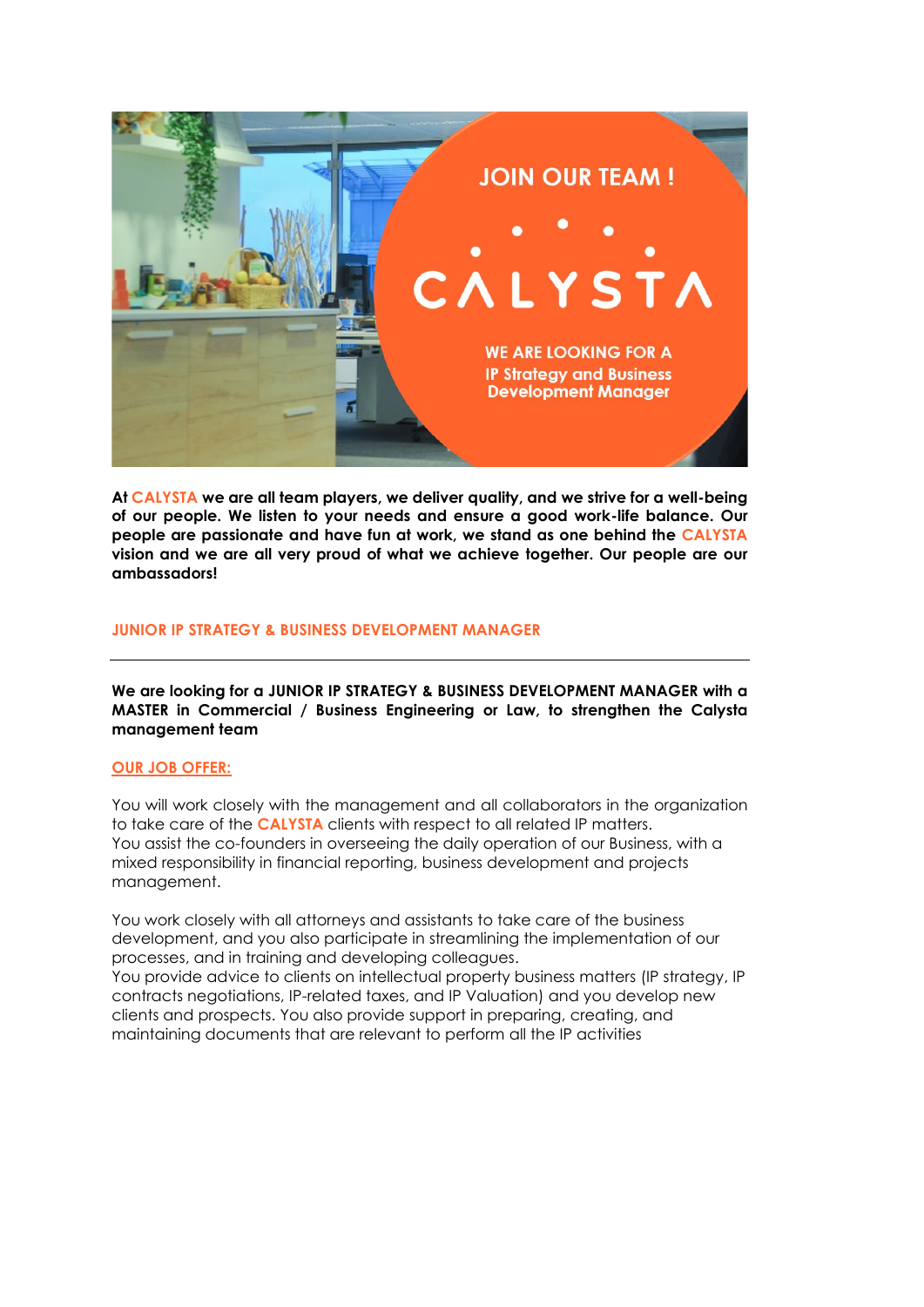But also:

- A Providing advice to our clients on intellectual property business matters
- A Managing teams, business units and/or parts of our practice
- A Managing clients and people
- A Developing and contributing to Knowledge management and service offering
- A Participating in internal and external meetings, conferences and events and act as public speaker
- $\Lambda$  Training and developing colleagues
- Developing new clients and prospects
- $\Lambda$  Identify and work on acquisition of new clients
- A Providing support in Finance, Accounting & Controlling, collaborating to the budget, and forecasting exercise, assisting, building and analyzing business development activities.
- A Work accordingly to **CALYSTA's** guidelines and principles
- A Sustain and participate to development of CALYSTA's visibility on the market

## **YOUR PROFILE:**

Excellent command of French OR Dutch written and oral and an Excellent command of English.

Master's degree in Commercial / Business Engineering / Law Recognized Technology Transfer Professional (RTTP) is a big plus

# **WHY CALYSTA:**

**CALYSTA** strives to grow and empower its people. An overflow of entrepreneurship, motivation and commitment of our people perspires in our team which transforms into a high-level quality of our work that we deliver to our clients.

**CALYSTA** owes its success thanks to its people and we want to make our people proud to make part of this team who work hard every day to deliver high-level quality for its clients.

You will love to work at **CALYSTA.** You will experience a wonderful time in our fastgrowing IP firm where you can develop all your talents and grow into an experienced IP Strategy manager.

**CALYSTA** will offer every opportunity to let its people grow with the company. Do you want to work in a modern, young, smart, and fast-growing company?

Join our experienced and fulfilled team. The company grows and you grow with it!